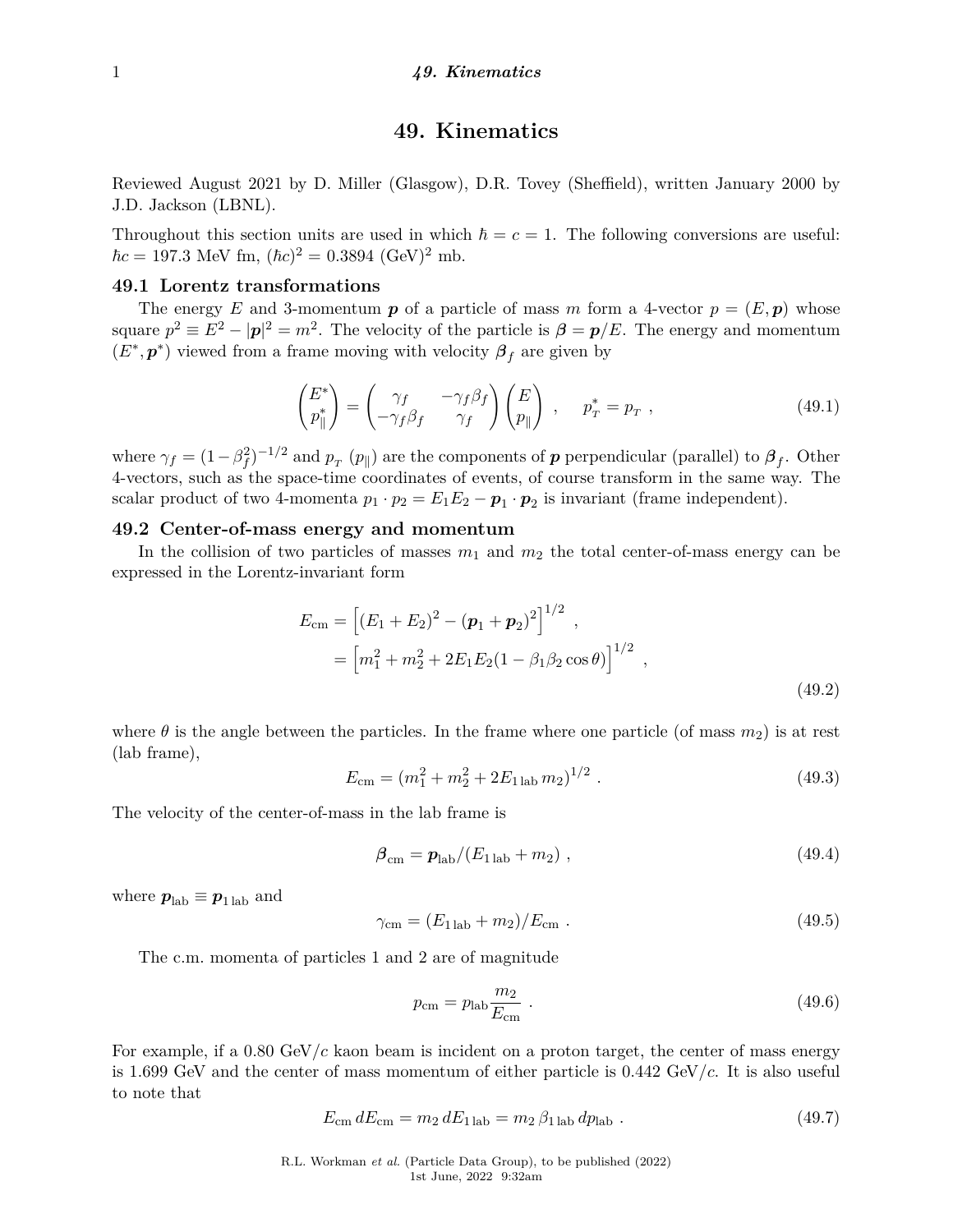# **49.3 Lorentz-invariant amplitudes**

The matrix elements for a scattering or decay process are written in terms of an invariant amplitude  $-i\mathscr{M}$ . As an example, the *S*-matrix for  $2 \rightarrow 2$  scattering is related to  $\mathscr{M}$  by

$$
\langle p_1' p_2' | S - 1 | p_1 p_2 \rangle = i(2\pi)^4 \, \delta^4(p_1 + p_2 - p_1' - p_2') \mathscr{M}(p_1, p_2; p_1', p_2') \,. \tag{49.8}
$$

The state normalization is such that

$$
\langle p'|p\rangle = (2\pi)^3 2E_p \,\delta^3(\mathbf{p}' - \mathbf{p})\;, \tag{49.9}
$$

with  $E_p = \sqrt{p^2 + m^2}$ .

For a 2  $\rightarrow$  2 scattering process producing unstable particles 1' and 2' decaying via 1'  $\rightarrow$  3'4' and  $2' \rightarrow 5'6'$  the matrix element for the complete process can be written in the narrow width approximation as:

$$
\mathcal{M}(12 \to 3'4'5'6') = \sum_{h_1, h_2'} \frac{\mathcal{M}(12 \to 1'2')\mathcal{M}(1' \to 3'4')\mathcal{M}(2' \to 5'6')}{(m_{3'4'}^2 - m_{1'}^2 + im_{1'}\Gamma_{1'}) (m_{5'6'}^2 - m_{2'}^2 + im_{2'}\Gamma_{2'})}.
$$
(49.10)

Here,  $m_{ij}$  is the invariant mass of particles *i* and *j*,  $m_k$  and  $\Gamma_k$  are the mass and total width of particle *k*, and the sum runs over the helicities of the intermediate particles. This enables the cross section for such a process to be written as the product of the cross section for the initial  $2 \rightarrow 2$ scattering process with the branching ratios (relative partial decay rates) of the subsequent decays. A more sophisticated treatment, beyond the narrow width approximation, can be found in the review on "Resonances".

### **49.4 Particle decays**

The partial decay rate of a particle of mass *M* into *n* bodies in its rest frame is given in terms of the Lorentz-invariant matrix element  $\mathcal M$  by

$$
d\Gamma = \frac{(2\pi)^4}{2M} |\mathcal{M}|^2 d\Phi_n (P; p_1, \dots, p_n), \qquad (49.11)
$$

where  $d\Phi_n$  is an element of *n*-body phase space given by

$$
d\Phi_n(P; p_1, \dots, p_n) = \delta^4 \left( P - \sum_{i=1}^n p_i \right) \prod_{i=1}^n \frac{d^3 p_i}{(2\pi)^3 2E_i} \,. \tag{49.12}
$$

This phase space is reduced by combinatoric factors whenever there are identical particles in the final state. The phase space can be generated recursively, viz.

$$
d\Phi_n(P; p_1, \ldots, p_n) = d\Phi_j(q; p_1, \ldots, p_j)
$$
  
 
$$
\times d\Phi_{n-j+1}(P; q, p_{j+1}, \ldots, p_n) (2\pi)^3 dq^2 , \qquad (49.13)
$$

where  $q^2 = (\sum_{i=1}^j E_i)^2 - \left| \sum_{i=1}^j p_i \right|$ 2 . This form is particularly useful in the case where a particle decays into another particle that subsequently decays.

# **49.4.1** *Survival probability*

If a particle of mass M has mean proper lifetime  $\tau$  (= 1/Γ) and has momentum  $(E, \mathbf{p})$ , then the probability that it lives for a time  $t_0$  or greater before decaying is given by

$$
P(t_0) = e^{-t_0 \Gamma/\gamma} = e^{-Mt_0 \Gamma/E} , \qquad (49.14)
$$

and the probability that it travels a distance  $x_0$  or greater is

$$
P(x_0) = e^{-Mx_0 \Gamma/|\mathbf{p}|} \tag{49.15}
$$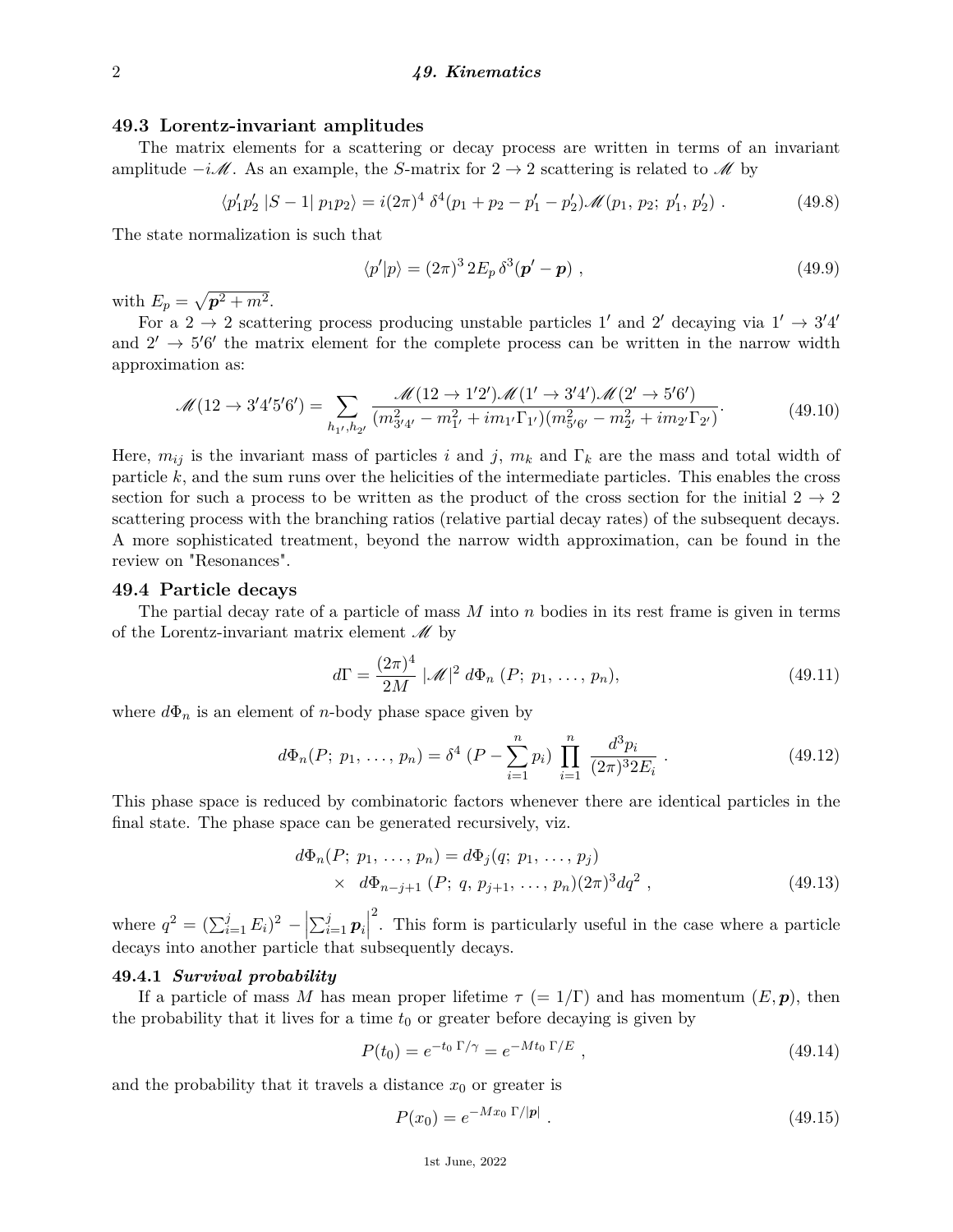

Figure 49.1: Definitions of variables for two-body decays.

### **49.4.2** *Two-body decays*

In the rest frame of a particle of mass *M*, decaying into 2 particles labeled 1 and 2,

$$
E_1 = \frac{M^2 - m_2^2 + m_1^2}{2M} \,,\tag{49.16}
$$

$$
|\mathbf{p}_1| = |\mathbf{p}_2| = \frac{1}{2M} \sqrt{\lambda(M^2, m_1^2, m_2^2)} , \qquad (49.17)
$$

and

$$
d\Gamma = \frac{1}{32\pi^2} |\mathcal{M}|^2 \frac{|\mathbf{p}_1|}{M^2} d\Omega , \qquad (49.18)
$$

where  $\lambda(\alpha, \beta, \gamma) = \alpha^2 + \beta^2 + \gamma^2 - 2\alpha\beta - 2\alpha\gamma - 2\beta\gamma$  is the Källén function and  $d\Omega = d\phi_1 d(\cos\theta_1)$ is the solid angle of particle 1. The invariant mass *M* can be determined from the energies and momenta using Eq. (49.2) with  $M = E_{cm}$ .

**49.4.3** *Three-body decays*



**Figure 49.2:** Definitions of variables for three-body decays.

Defining  $p_{ij} = p_i + p_j$  and  $m_{ij}^2 = p_{ij}^2$ , then  $m_{12}^2 + m_{23}^2 + m_{13}^2 = M^2 + m_1^2 + m_2^2 + m_3^2$  and  $m_{12}^2 =$  $(P - p_3)^2 = M^2 + m_3^2 - 2ME_3$ , where  $E_3$  is the energy of particle 3 in the rest frame of *M*. In that frame, the momenta of the three decay particles lie in a plane. The relative orientation of these three momenta is fixed if their energies are known. The momenta can therefore be specified in space by giving three Euler angles  $(\alpha, \beta, \gamma)$  that specify the orientation of the final system relative to the initial particle. The direction of any one of the particles relative to the frame in which the initial particle is described can be specified in space by two angles  $(\alpha, \beta)$  while a third angle,  $\gamma$ , can be set as the azimuthal angle of a second particle around the first [\[1\]](#page-8-0). Then

$$
d\Gamma = \frac{1}{(2\pi)^5} \frac{1}{16M} |\mathcal{M}|^2 dE_1 dE_3 d\alpha d(\cos\beta) d\gamma.
$$
 (49.19)

Alternatively

$$
d\Gamma = \frac{1}{(2\pi)^5} \frac{1}{16M^2} |\mathscr{M}|^2 |\mathbf{p}_1^*| |\mathbf{p}_3| dm_{12} d\Omega_1^* d\Omega_3 , \qquad (49.20)
$$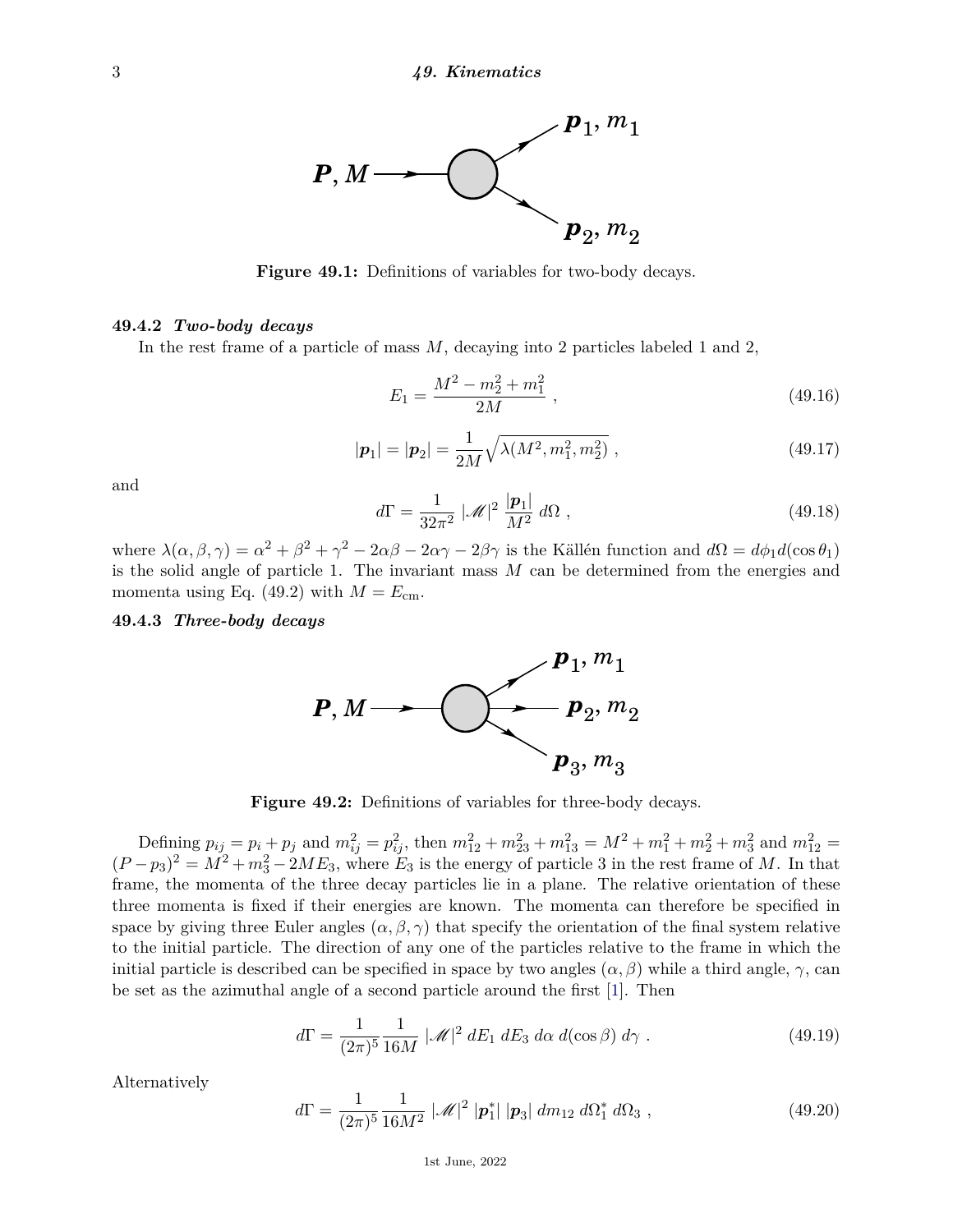where  $(|p_1^*|, \Omega_1^*)$  is the momentum of particle 1 in the rest frame of 1 and 2, and  $\Omega_3$  is the angle of particle 3 in the rest frame of the decaying particle.  $|\mathbf{p}_1^*|$  and  $|\mathbf{p}_3|$  are given by

$$
|\mathbf{p}_1^*| = \frac{1}{2m_{12}} \sqrt{\lambda(m_{12}^2, m_1^2, m_2^2)} , \qquad (49.21a)
$$

and

$$
|\mathbf{p}_3| = \frac{1}{2M} \sqrt{\lambda(M^2, m_{12}^2, m_3^2)} . \tag{49.21b}
$$

[Compare with Eq. (49.17).]

If the decaying particle is a scalar, or we average over its spin states, then integration over the angles in Eq. (49.19) gives

$$
d\Gamma = \frac{1}{(2\pi)^3} \frac{1}{8M} \overline{|\mathcal{M}|^2} \, dE_1 \, dE_3
$$
  
= 
$$
\frac{1}{(2\pi)^3} \frac{1}{32M^3} \overline{|\mathcal{M}|^2} \, dm_{12}^2 \, dm_{23}^2 .
$$
 (49.22)

This is the standard form for the Dalitz plot.

## 49.4.3.1 *Dalitz plot*

For a given value of  $m_{12}^2$ , the range of  $m_{23}^2$  is determined by its values when  $p_2$  is parallel or antiparallel to  $p_3$ :

$$
(m_{23}^2)_{\text{max}} = (E_2^* + E_3^*)^2 - \left(\sqrt{E_2^*^2 - m_2^2} - \sqrt{E_3^*^2 - m_3^2}\right)^2,
$$
\n(49.23a)

$$
(m_{23}^2)_{\min} = (E_2^* + E_3^*)^2 - \left(\sqrt{E_2^{*2} - m_2^2} + \sqrt{E_3^{*2} - m_3^2}\right)^2 \tag{49.23b}
$$

Here  $E_2^* = (m_{12}^2 - m_1^2 + m_2^2)/2m_{12}$  and  $E_3^* = (M^2 - m_{12}^2 - m_3^2)/2m_{12}$  are the energies of particles 2 and 3 in the  $m_{12}$  rest frame. The scatter plot in  $m_{12}^2$  and  $m_{23}^2$  is called a Dalitz plot. If  $\sqrt{M}|^2$  is constant, the allowed region of the plot will be uniformly populated with events [see Eq. (49.22)]. A nonuniformity in the plot gives immediate information on  $|\mathcal{M}|^2$ . For example, in the case of  $D \to K\pi\pi$ , bands appear when  $m_{(K\pi)} = m_{K^*(892)}$ , reflecting the appearance of the decay chain  $D \to K^*(892)\pi \to K\pi\pi$ .

# **49.4.4** *Kinematic limits*

# 49.4.4.1 *Three-body decays*

In a three-body decay (Fig. 49.2) the maximum of  $|p_3|$ , [given by Eq. (49.21)], is achieved when  $m_{12} = m_1 + m_2$ , *i.e.*, particles 1 and 2 have the same vector velocity in the rest frame of the decaying particle. If, in addition,  $m_3 > m_1, m_2$ , then  $|\boldsymbol{p}_3|_{\text{max}} > |\boldsymbol{p}_1|_{\text{max}}$ ,  $|\boldsymbol{p}_2|_{\text{max}}$ . The distribution of  $m_{12}$  values possesses an end-point or maximum value at  $m_{12} = M - m_3$ . This can be used to constrain the mass difference of a parent particle and one invisible decay product.

#### 49.4.4.2 *Sequential two-body decays*

When a heavy particle initiates a sequential chain of two-body decays terminating in an invisible particle, constraints on the masses of the states participating in the chain can be obtained from end-points and thresholds in invariant mass distributions of the aggregated decay products. For the two-step decay chain depicted in Fig. 49.4 the invariant mass distribution of the two visible particles possesses an end-point given by:

$$
(m_{12}^{\max})^2 = \frac{(m_c^2 - m_b^2)(m_b^2 - m_a^2)}{m_b^2} \,, \tag{49.24}
$$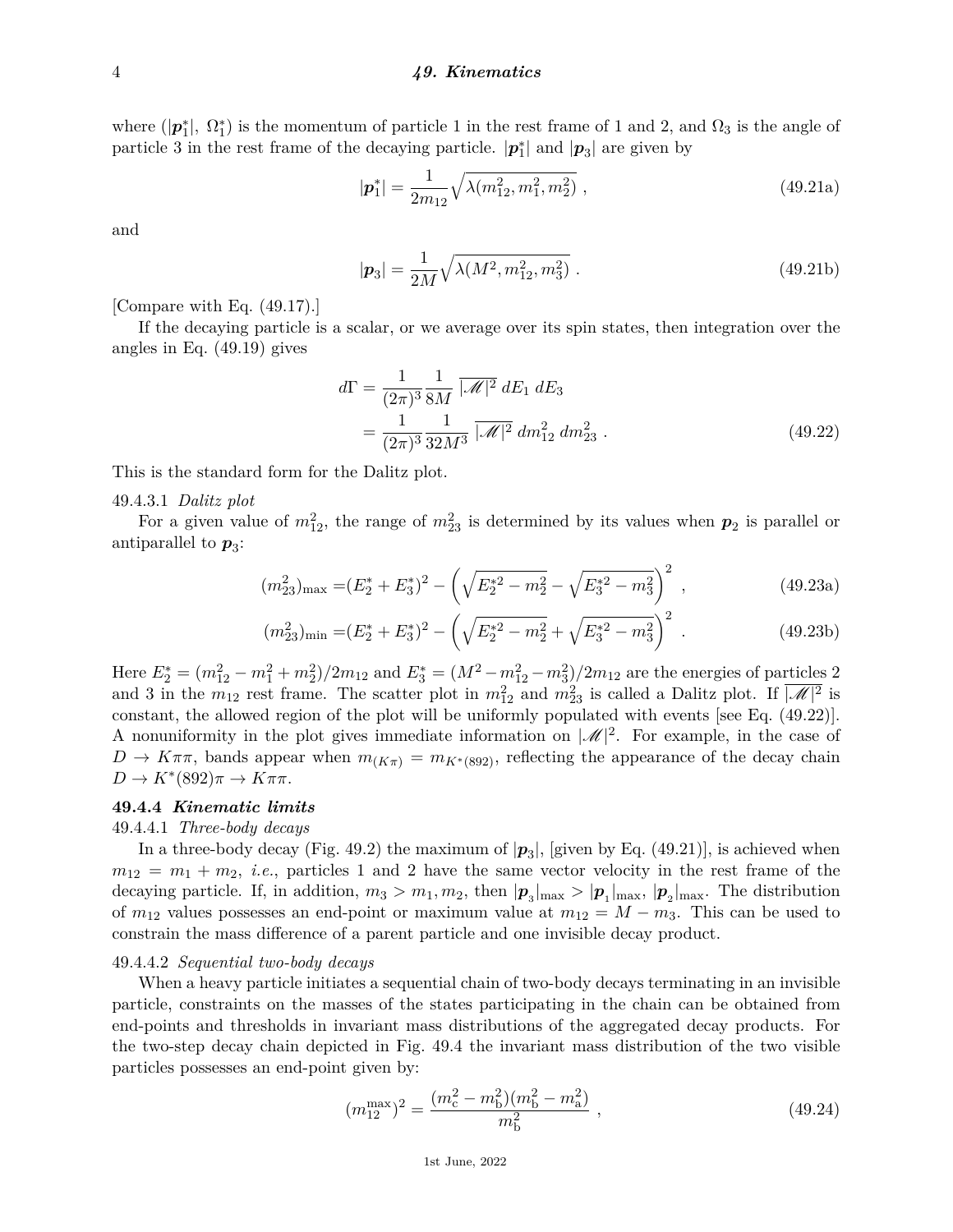

**Figure 49.3:** Dalitz plot for a three-body final state. In this example, the state is  $\pi^{+}\overline{K}^{0}p$  at 3 GeV. Four-momentum conservation restricts events to the shaded region.



**Figure 49.4:** Particles participating in sequential two-body decay chain. Particles labeled 1 and 2 are visible while the particle terminating the chain (a) is invisible.

provided particles 1 and 2 are massless. If visible particle 1 has non-zero mass  $m_1$  then Eq. (49.24) is replaced by

$$
(m_{12}^{\max})^2 = m_1^2 + \frac{(m_c^2 - m_b^2)}{2m_b^2} \times \left(m_1^2 + m_b^2 - m_a^2 + \sqrt{(-m_1^2 + m_b^2 - m_a^2)^2 - 4m_1^2 m_a^2}\right).
$$
 (49.25)

See Refs. [\[2\]](#page-8-1) and [\[3\]](#page-9-0) for other cases.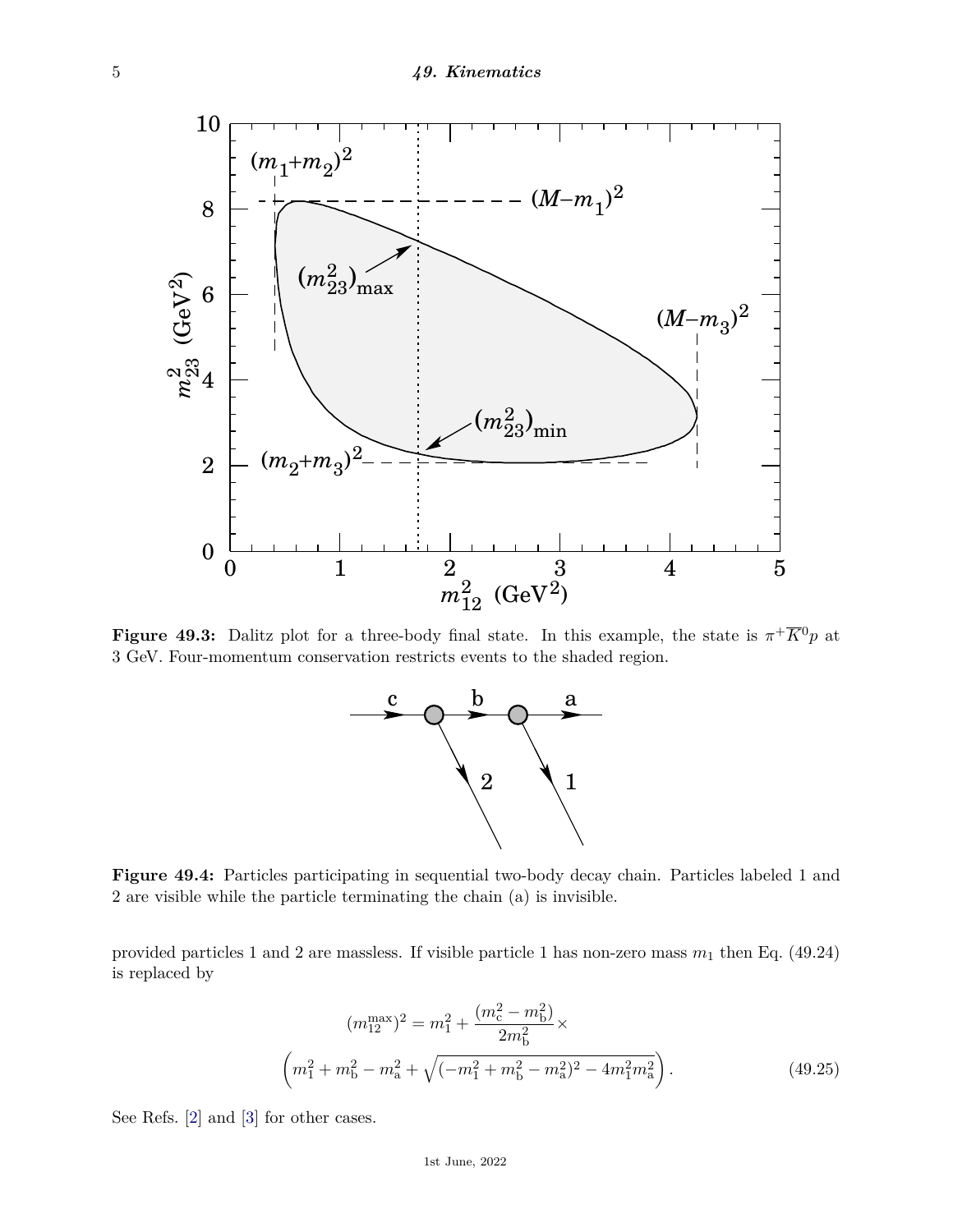#### **49.4.5** *Multibody decays*

The above results may be generalized to final states containing any number of particles by combining some of the particles into "effective particles" and treating the final states as 2 or 3 "effective particle" states. Thus, if  $p_{ijk...} = p_i + p_j + p_k + \ldots$ , then

$$
m_{ijk...} = \sqrt{p^2_{ijk...}} \,, \tag{49.26}
$$

and  $m_{ijk...}$  may be used in place of *e.g.*,  $m_{12}$  in the relations in Sec. 49.4.3 or Sec. 49.4.4 above.

# **49.5 Cross sections**



**Figure 49.5:** Definitions of variables for production of an *n*-body final state.

The differential cross section is given by

$$
d\sigma = \frac{(2\pi)^4 |\mathcal{M}|^2}{4\sqrt{(p_1 \cdot p_2)^2 - m_1^2 m_2^2}}
$$
  
  $\times d\Phi_n(p_1 + p_2; p_3, \dots, p_{n+2}).$  (49.27)

[See Eq.  $(49.12)$ .] In the rest frame of  $m_2(\text{lab})$ ,

$$
\sqrt{(p_1 \cdot p_2)^2 - m_1^2 m_2^2} = m_2 p_{1 \text{ lab}};
$$
\n(49.28a)

while in the center-of-mass frame

$$
\sqrt{(p_1 \cdot p_2)^2 - m_1^2 m_2^2} = p_{1\text{cm}}\sqrt{s} \tag{49.28b}
$$

#### **49.5.1** *Two-body reactions*



**Figure 49.6:** Definitions of variables for a two-body final state.

Two particles of momenta  $p_1$  and  $p_2$  and masses  $m_1$  and  $m_2$  scatter to particles of momenta  $p_3$  and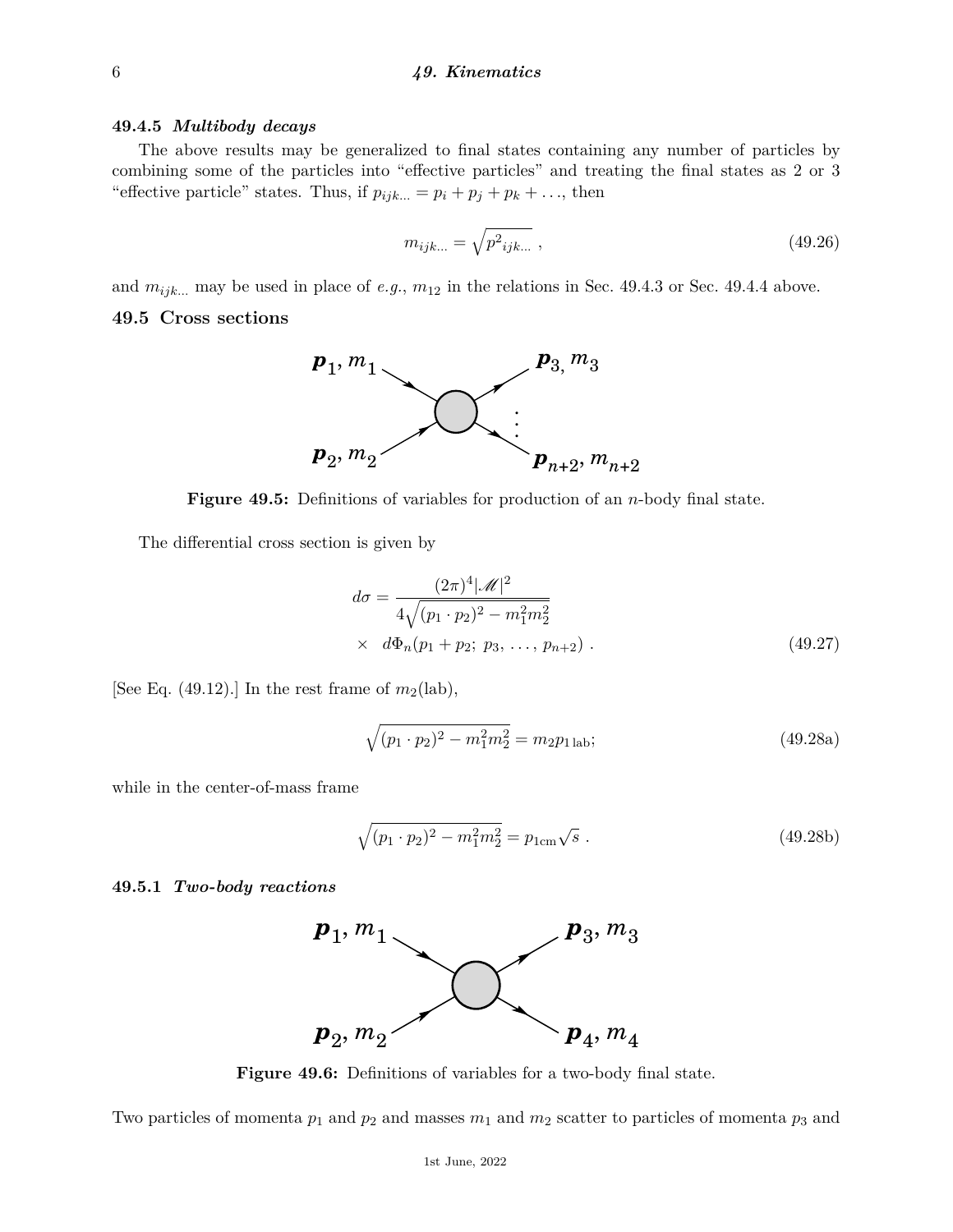*p*<sup>4</sup> and masses *m*<sup>3</sup> and *m*4; the Lorentz-invariant Mandelstam variables are defined by

$$
s = (p_1 + p_2)^2 = (p_3 + p_4)^2
$$
  
=  $m_1^2 + 2E_1E_2 - 2p_1 \cdot p_2 + m_2^2$ , (49.29)

$$
t = (p_1 - p_3)^2 = (p_2 - p_4)^2
$$
  
=  $m_1^2 - 2E_1E_3 + 2\mathbf{p}_1 \cdot \mathbf{p}_3 + m_3^2$ , (49.30)

$$
= m_1 - 2E_1E_3 + 2p_1 \cdot p_3 + m_3 ,
$$
\n
$$
u = (p_1 - p_4)^2 = (p_2 - p_3)^2
$$
\n(49.30)

$$
= m_1^2 - 2E_1E_4 + 2\mathbf{p}_1 \cdot \mathbf{p}_4 + m_4^2 \,, \tag{49.31}
$$

and they satisfy

$$
s + t + u = m_1^2 + m_2^2 + m_3^2 + m_4^2
$$
 (49.32)

The two-body cross section may be written as

$$
\frac{d\sigma}{dt} = \frac{1}{64\pi s} \frac{1}{|\boldsymbol{p}_{1\text{cm}}|^2} |\mathcal{M}|^2.
$$
\n(49.33)

In the center-of-mass frame

$$
t = (E_{1cm} - E_{3cm})^2 - (p_{1cm} - p_{3cm})^2 - 4p_{1cm} p_{3cm} \sin^2(\theta_{cm}/2)
$$
  
=  $t_0 - 4p_{1cm} p_{3cm} \sin^2(\theta_{cm}/2)$ , (49.34)

where  $\theta_{\rm cm}$  is the angle between particle 1 and 3. The limiting values  $t_0$  ( $\theta_{\rm cm} = 0$ ) and  $t_1$  ( $\theta_{\rm cm} = \pi$ ) for  $2 \rightarrow 2$  scattering are

$$
t_0(t_1) = \left[\frac{m_1^2 - m_3^2 - m_2^2 + m_4^2}{2\sqrt{s}}\right]^2 - (p_{1\,\text{cm}} \mp p_{3\,\text{cm}})^2 \tag{49.35}
$$

In the literature the notation  $t_{\min}$  ( $t_{\max}$ ) for  $t_0$  ( $t_1$ ) is sometimes used, which should be discouraged since  $t_0 > t_1$ . The center-of-mass energies and momenta of the incoming particles are

$$
E_{1cm} = \frac{s + m_1^2 - m_2^2}{2\sqrt{s}} , \quad E_{2cm} = \frac{s + m_2^2 - m_1^2}{2\sqrt{s}} , \qquad (49.36)
$$

For  $E_{3cm}$  and  $E_{4cm}$ , change  $m_1$  to  $m_3$  and  $m_2$  to  $m_4$ . Then

$$
p_{i \text{ cm}} = \sqrt{E_{i \text{ cm}}^2 - m_i^2} \text{ and } p_{1 \text{ cm}} = \frac{p_{1 \text{ lab}} \, m_2}{\sqrt{s}} \,. \tag{49.37}
$$

Here the subscript lab refers to the frame where particle 2 is at rest. [For other relations see Eqs.  $(49.2)$ – $(49.4)$ .]

# **49.5.2** *Inclusive reactions*

Choose some direction (usually the beam direction) for the *z*-axis; then the energy and momentum of a particle can be written as

$$
E = mT \cosh y, px, py, pz = mT \sinh y,
$$
\n(49.38)

where  $m_T$ , conventionally called the 'transverse mass', is given by

$$
mT2 = m2 + px2 + py2 \t\t(49.39)
$$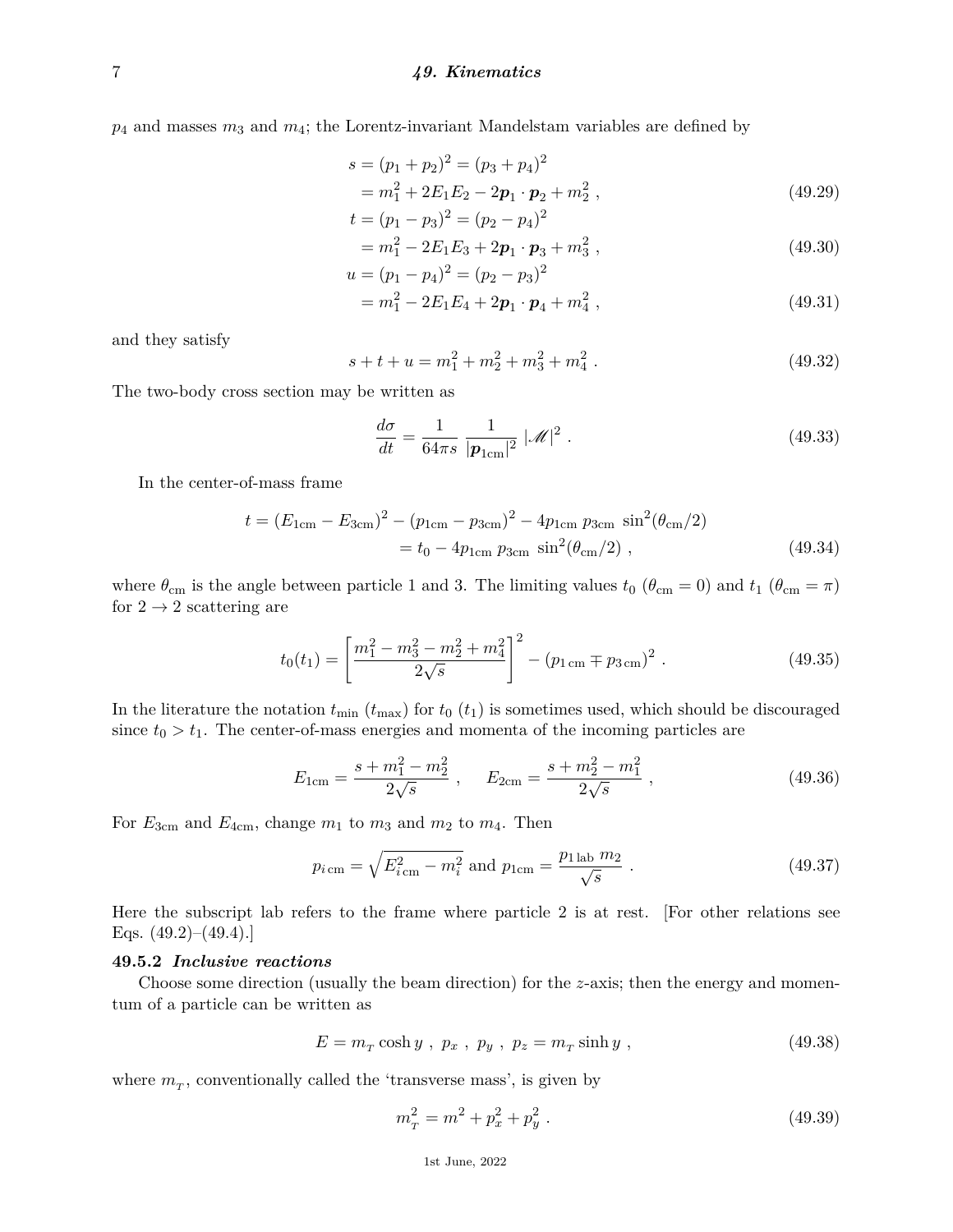and the rapidity *y* is defined by

$$
y = \frac{1}{2} \ln \left( \frac{E + p_z}{E - p_z} \right)
$$
  
=  $\ln \left( \frac{E + p_z}{m_T} \right) = \tanh^{-1} \left( \frac{p_z}{E} \right)$ . (49.40)

Note that the definition of the transverse mass in Eq. (49.39) differs from that used by experimentalists at hadron colliders (see Sec. 49.6.1 below). Under a boost in the *z*-direction to a frame with velocity  $\beta$ ,  $y \to y - \tanh^{-1} \beta$ . Hence, the shape of the rapidity distribution  $dN/dy$  is invariant, as are differences in rapidity. The invariant cross section may also be rewritten

$$
E\frac{d^3\sigma}{d^3p} = \frac{d^3\sigma}{d\phi\,dy\,p_T dp_T} \Longrightarrow \frac{d^2\sigma}{\pi\,dy\,d(p_T^2)}\ . \tag{49.41}
$$

The second form is obtained using the identity  $dy/dp_z = 1/E$ , and the third form represents the average over *φ*.

Feynman's *x* variable is given by

$$
x = \frac{p_z}{p_z_{\text{max}}} \approx \frac{E + p_z}{(E + p_z)_{\text{max}}} \quad (p_T \ll |p_z|) \tag{49.42}
$$

In the c.m. frame,

$$
x \approx \frac{2p_{z\,\text{cm}}}{\sqrt{s}} = \frac{2m_{T}\sinh y_{\text{cm}}}{\sqrt{s}}\tag{49.43}
$$

and

$$
= (ycm)max = \ln(\sqrt{s}/m). \qquad (49.44)
$$

The invariant mass *M* of the two-particle system described in Sec. 49.4.2 can be written in terms of these variables as

$$
M^{2} = m_{1}^{2} + m_{2}^{2} + 2[E_{T}(1)E_{T}(2)\cosh \Delta y - \boldsymbol{p}_{T}(1) \cdot \boldsymbol{p}_{T}(2)],
$$
\n(49.45)

where

$$
E_T(i) = \sqrt{|\mathbf{p}_T(i)|^2 + m_i^2} \,,\tag{49.46}
$$

and  $p_T(i)$  denotes the transverse momentum vector of particle *i*.

For  $p \gg m$ , the rapidity [Eq. (49.40)] may be expanded to obtain

$$
y = \frac{1}{2} \ln \frac{\cos^2(\theta/2) + m^2/4p^2 + \dots}{\sin^2(\theta/2) + m^2/4p^2 + \dots}
$$
  
 
$$
\approx -\ln \tan(\theta/2) \equiv \eta
$$
 (49.47)

where  $\cos \theta = p_z/p$ . The pseudorapidity  $\eta$  defined by the second line is approximately equal to the rapidity *y* for  $p \gg m$  and  $\theta \gg 1/\gamma$ , and in any case can be measured when the mass and momentum of the particle are unknown. From the definition one can obtain the identities

$$
\sinh \eta = \cot \theta , \ \cosh \eta = 1/\sin \theta , \ \tanh \eta = \cos \theta . \tag{49.48}
$$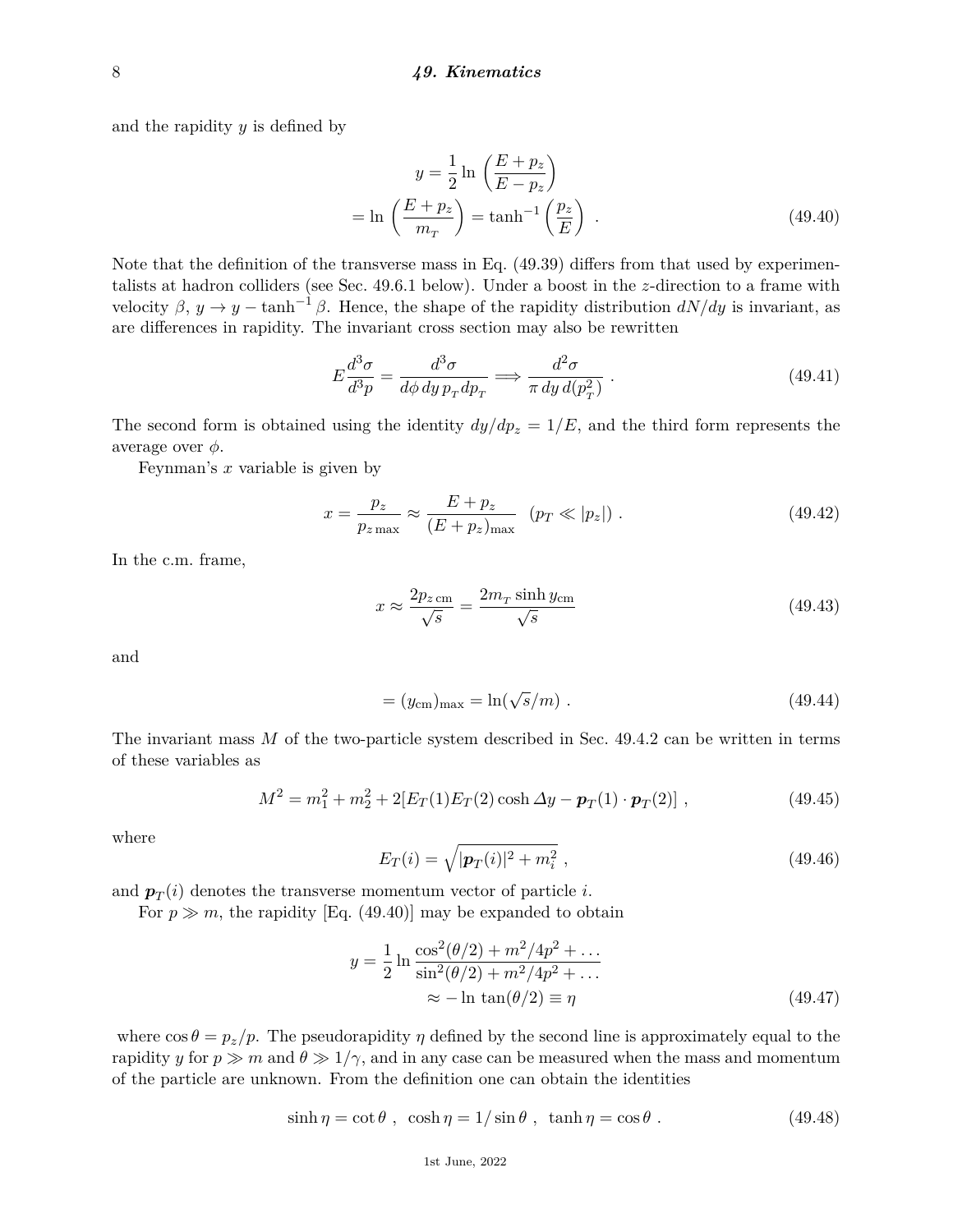### **49.6 Transverse variables**

At hadron colliders, a significant and unknown proportion of the energy of the incoming hadrons in each event escapes down the beam-pipe. Consequently, if invisible particles are created in the final state, their net momentum can only be constrained in the plane transverse to the beam direction. Defining the *z*-axis as the beam direction, this net momentum is equal to the missing transverse energy vector

$$
\boldsymbol{E}_T^{\text{miss}} = -\sum_i \boldsymbol{p}_T(i) \;, \tag{49.49}
$$

where the sum runs over the transverse momenta of all visible final state particles.

# **49.6.1** *Single production with semi-invisible final state*

Consider a single heavy particle of mass *M* produced in association with visible particles which decays as in Fig. 49.1 to two particles, of which one (labeled particle 1) is invisible. The mass of the parent particle can be constrained with the quantity  $M_T$  defined by

$$
M_T^2 \equiv [E_T(1) + E_T(2)]^2 - [\mathbf{p}_T(1) + \mathbf{p}_T(2)]^2
$$
  
=  $m_1^2 + m_2^2 + 2[E_T(1)E_T(2) - \mathbf{p}_T(1) \cdot \mathbf{p}_T(2)]$ , (49.50)

where

$$
\boldsymbol{p}_T(1) = \boldsymbol{E}_T^{\text{miss}} \ . \tag{49.51}
$$

This quantity is called the 'transverse mass' by hadron collider experimentalists but it should be noted that it is quite different from that used in the description of inclusive reactions [Eq. (49.39)]. The distribution of event  $M_T$  values possesses an end-point at  $M_T^{\max} = M$ . If  $m_1 = m_2 = 0$  then

$$
M_T^2 = 2|\mathbf{p}_T(1)||\mathbf{p}_T(2)|(1 - \cos \phi_{12}), \qquad (49.52)
$$

where  $\phi_{ij}$  is defined as the angle between particles *i* and *j* in the transverse plane.

#### **49.6.2** *Pair production with semi-invisible final states*



**Figure 49.7:** Definitions of variables for pair production of semi-invisible final states. Particles 1 and 3 are invisible while particles 2 and 4 are visible.

Consider two identical heavy particles of mass *M* produced such that their combined center-ofmass is at rest in the transverse plane (Fig. 49.7). Each particle decays to a final state consisting of an invisible particle of fixed mass *m*<sup>1</sup> together with an additional visible particle. *M* and *m*<sup>1</sup> can be constrained with the variables  $M_{T2}$  and  $M_{CT}$  which are defined in Refs. [\[4\]](#page-9-1) and [\[5\]](#page-9-2).

# <span id="page-8-0"></span>*References*

- [1] J.D. Jackson in *High Energy Physics, Les Houches 1965 Summer School*, GORDON AND BREACH Science Publishers (1965), p. 348.
- <span id="page-8-1"></span>[2] I. Hinchliffe *et al.*, [Phys. Rev.](http://doi.org/10.1103/PhysRevD.55.5520) **D55**[, 5520](http://doi.org/10.1103/PhysRevD.55.5520) (1997), [\[hep-ph/9610544\].](https://arxiv.org/abs/hep-ph/9610544)